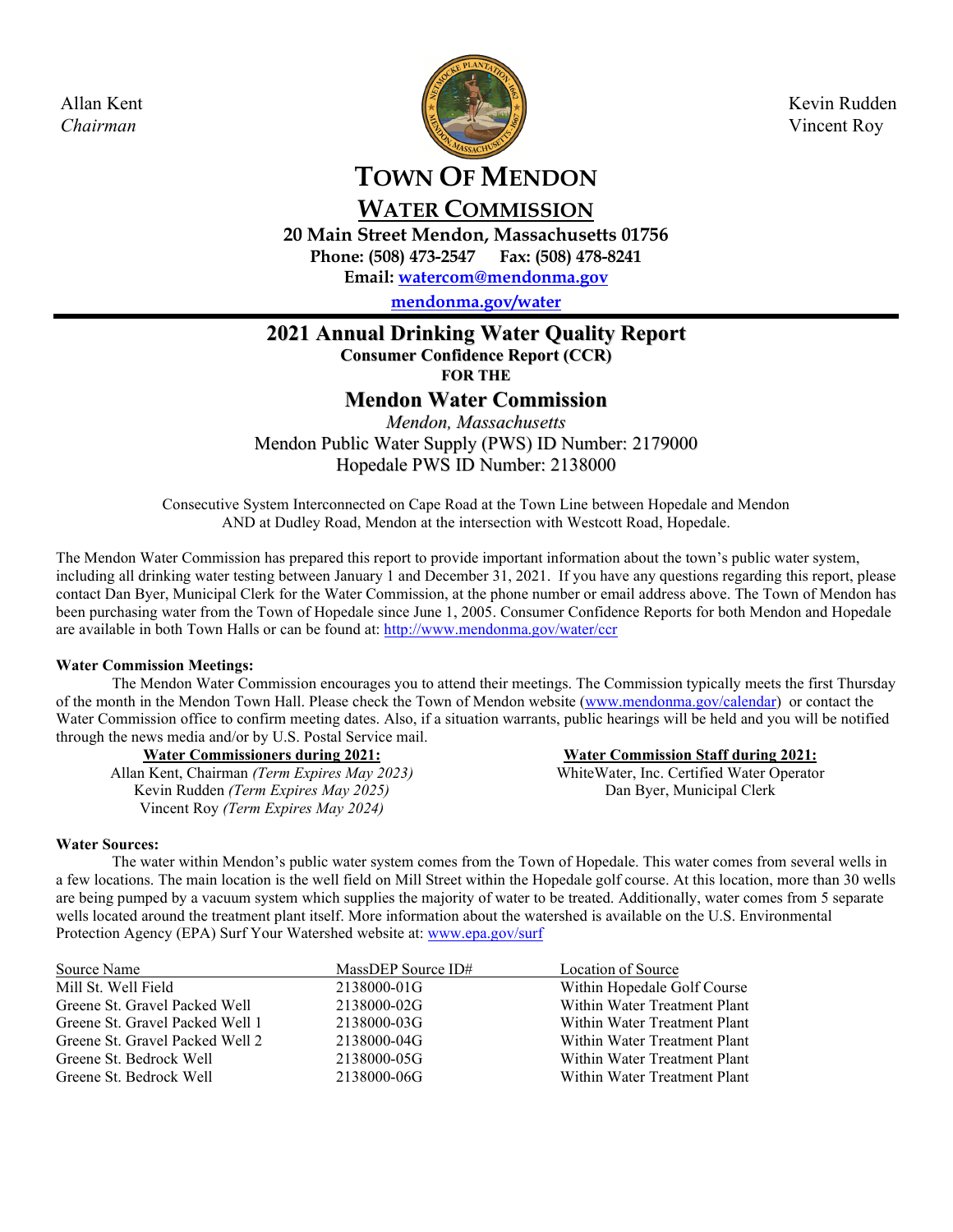# **Treatment:**

Our water is supplied as listed above. From there, the raw water is sent to our treatment plant, where it is immediately disinfected with chlorine gas, the pH is adjusted, and a coagulant is added to assist in removing minerals and contaminants (i.e. iron, manganese, etc.) while going through our green sand plus filters. This filtered water is then sent through an ultraviolet system, deactivating any viruses the water may contain, then flows to our clear well where the water is chlorinated a final time before being sent out to our distribution system. Our water system makes every effort to provide you with safe and pure drinking water.

# **Water Quality Monitoring:**

Water quality is constantly monitored by the Mendon Water Commission, Hopedale Water Department, and Mass Department of Environmental Protection (MassDEP), based on a sampling schedule set forth by MassDEP. This helps to determine the effectiveness of existing water treatment and whether any additional treatment is required. Beyond Hopedale's testing, the water within the Mendon system itself is monitored monthly for coliform bacteria and yearly for by-products of chlorine: trihalomethanes and haloacetic acids. Lead and copper testing is done every other year and asbestos is tested for every seven years.

Here are some examples of potential contaminants that are monitored and treated:

- Gross Alpha Particle Activity Nitrite
- 
- 
- 
- 
- 
- Lead & Copper
- 
- Nitrate
- 
- Asbestos Perchlorate
- Haloacetic Acids Radium 226 & 228
- Chlorine Secondary Contaminants
- Inorganics Synthetic Organic Compounds (SOCs)
- **Figure 1.1 Iron •** Trihalomethanes
	-
- Manganese Volatile Organic Compounds (VOCs)

# **Source Water Assessment:**

As part of the Source Water Assessment Program (SWAP), MassDEP conducted assessments of our drinking water sources for the purposes of determining their susceptibility to potential contamination. A susceptibility ranking of "high" was assigned to this system, due to potential threats to water quality in the area, such as pesticides, fertilizers and chemical or fuel spills. The complete SWAP report is available online at: https://www.mass.gov/doc/hopedale-water-department-swap-report/download More information is listed in the "Ways to Protect Your Water Supply" section on measures that can be taken to reduce these threats.

# **Substances Found in Tap Water:**

In order to ensure that tap water is safe to drink, the Department of Environmental Protection (MassDEP) and U.S. Environmental Protection Agency (EPA) prescribe regulations that limit the amount of certain contaminants in water provided by public water systems. The Food and Drug Administration (FDA) and Massachusetts Department of Public Health (DPH) regulations establish limits for contaminants in bottled water that must provide the same protection for public health. All drinking water, including bottled water, may reasonably be expected to contain at least small amounts of some contaminants. The presence of contaminants does not necessarily indicate that water poses a health risk. More information about contaminants and potential health effects can be obtained by calling the EPA's Safe Drinking Water Hotline (800-426-4791).

The sources of drinking water (both tap water and bottled water) include rivers, lakes, streams, ponds, reservoirs, springs and wells. As water travels over the surface of the land or through the ground, it dissolves naturally occurring minerals and – in some cases, radioactive material – and can pick up substances resulting from the presence of animals or human activity.

Contaminants that may be present in source water include:

- **Microbial contaminants**, such as viruses and bacteria, which may come from sewage treatment plants, septic systems, agricultural livestock operations, and wildlife.
- **Inorganic contaminants**, such as salts and metals, which can be naturally occurring or result from urban stormwater runoff, industrial or domestic wastewater discharges, oil and gas production, mining, or farming.
- **Pesticides and herbicides**, which may come from a variety of sources such as agriculture, urban storm water runoff, and residential use.
- **Organic chemical contaminants**, including synthetic and volatile organic chemicals, which are by-products of industrial processes and petroleum production, and which may also come from gas stations, urban stormwater runoff, and septic systems.
- **Radioactive contaminants**, which can be naturally occurring or be the result of oil and gas production and mining activities.

In order to ensure that tap water is safe to drink, the Department of Environmental Protection (MassDEP) and U.S. Environmental Protection Agency (EPA) prescribe regulations that limit the amount of certain contaminants in water provided by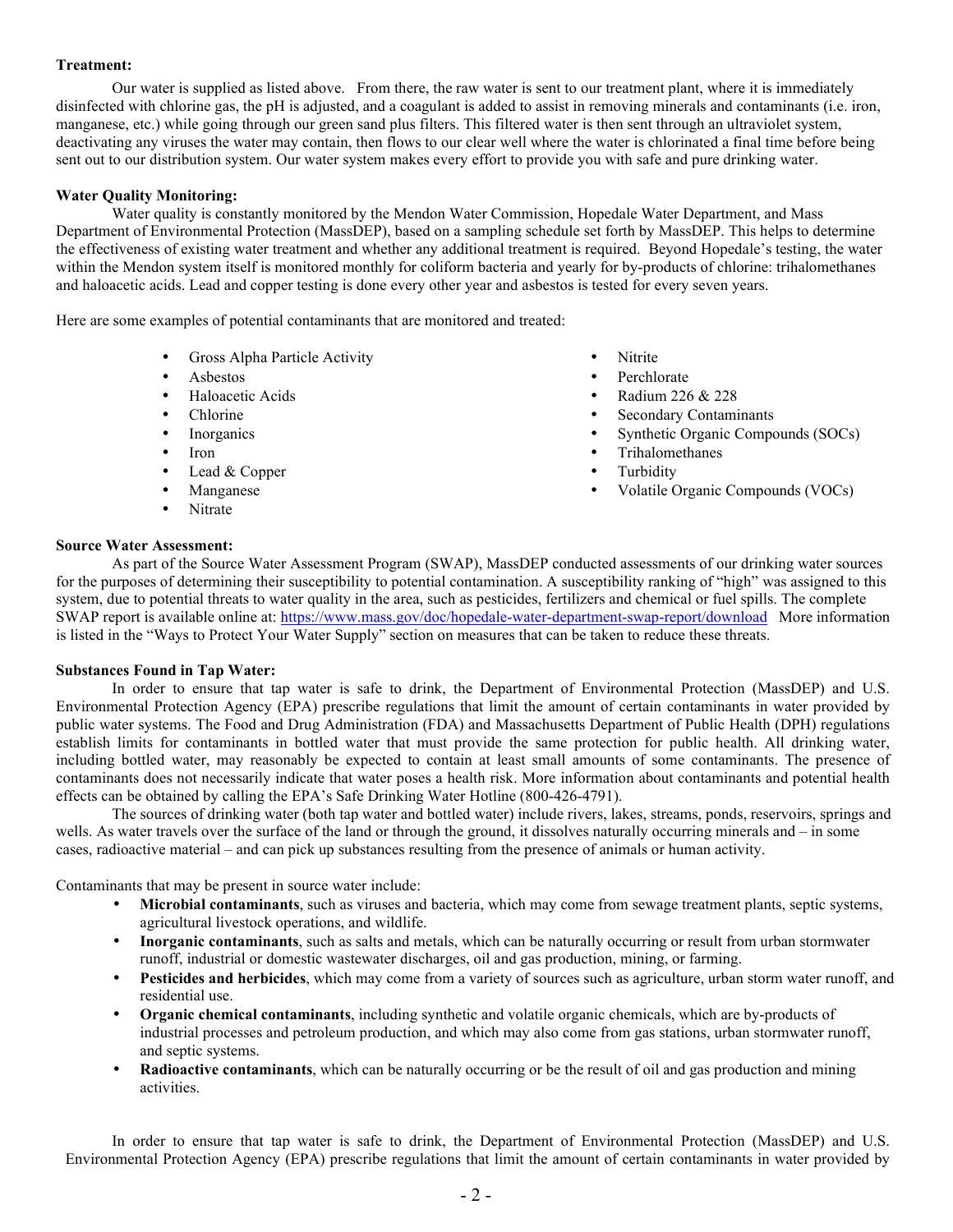public water systems. The Food and Drug Administration (FDA) and Massachusetts Department of Public Health (DPH) regulations establish limits for contaminants in bottled water that must provide the same protection for public health. All drinking water, including bottled water, may reasonably be expected to contain at least small amounts of some contaminants. The presence of contaminants does not necessarily indicate that water poses a health risk. More information about contaminants and potential health effects can be obtained by calling the EPA's Safe Drinking Water Hotline (800-426-4791).

Some people may be more vulnerable to contaminants in drinking water than the general population. Immunocompromised persons such as persons with cancer undergoing chemotherapy, persons who have undergone organ transplants, people with HIV/AIDS or other immune system disorders, some elderly, and some infants can be particularly at risk from infections. These people should seek advice about drinking water from their health care providers. EPA/Centers for Disease Control and Prevention (CDC) guidelines on lowering the risk of infection by cryptosporidium and other microbial contaminants are available from the Safe Drinking Water Hotline (800-426-4791).

# **Water Quality Testing Results:**

The presence of the following contaminants does not necessarily indicate that the water poses a health threat. The water quality information presented in the tables is from the most recent round of testing done in accordance with the regulations. All data shown were collected during the last calendar year, unless otherwise noted in the tables.

|                 | Date<br><b>Collected</b> | 90th<br><b>Percentile</b> | <b>AL</b> | <b>MCLG</b> | # of<br>sample<br>sites | # of sites<br>above AL | <b>Exceeds</b><br><b>AL?</b> (Y/N) | <b>Possible Sources of Contamination</b>                                                                     |
|-----------------|--------------------------|---------------------------|-----------|-------------|-------------------------|------------------------|------------------------------------|--------------------------------------------------------------------------------------------------------------|
| Lead<br>(ppb)   | 9/23/2020                |                           | 15        |             | 5                       |                        | Ν                                  | Corrosion of household plumbing<br>systems, erosion of natural deposits                                      |
| Copper<br>(ppm) | 9/23/2020                | 0.49                      | 1.3       | 1.3         | 5                       |                        | Ν                                  | Corrosion of household plumbing<br>systems, erosion of natural deposits,<br>leaching from wood preservatives |

|                                  | <b>Highest # Positive</b><br>in a Month | MCL | <b>MCGL</b> | <b>Violation?</b><br>(Y/N) | <b>Possible Source of Contamination</b> |
|----------------------------------|-----------------------------------------|-----|-------------|----------------------------|-----------------------------------------|
| <b>Total Coliform</b>            |                                         |     |             |                            | Naturally present in the environment    |
| <b>Fecal Coliform or E. Coli</b> |                                         |     |             |                            | Human and animal fecal waste            |

| Turbidity*                       | тт                       | Lowest<br><b>Monthly</b><br>$%$ of<br><b>Samples</b> | <b>Highest</b><br><b>Detected</b><br><b>Daily</b><br>Value | <b>Violation?</b><br>(Y/N) | <b>Possible</b><br>Source of<br><b>Contamination</b> | *Turbidity is a measure of the<br>cloudiness of the water. It is a good<br>indicator of water quality.                                           |
|----------------------------------|--------------------------|------------------------------------------------------|------------------------------------------------------------|----------------------------|------------------------------------------------------|--------------------------------------------------------------------------------------------------------------------------------------------------|
| <b>Daily Compliance</b><br>(NTU) |                          | -----------                                          | 0.3                                                        | N                          | Soil runoff                                          | **Monthly turbidity compliance is<br>related to a specific treatment<br>technique (TT).                                                          |
| <b>Monthly</b><br>Compliance**   | At least<br>$95\% < 0.3$ | 100%                                                 |                                                            | N                          |                                                      | Our system filters the water so at least<br>95% of our samples each month must<br>be below the turbidity limits specified<br>in the regulations. |

| Regulated<br>Contaminant      | Date(s)<br><b>Collected</b>         | Amount<br><b>Detected</b> | Range<br><b>Detected</b> | <b>MCL</b><br>or<br><b>MRDL</b> | <b>MCLG</b><br><b>or</b><br><b>MRDLG</b> | <b>Violation</b><br>(Y/N) | <b>Possible Source(s) of</b><br>Contamination                                                                                                                                                                                         |
|-------------------------------|-------------------------------------|---------------------------|--------------------------|---------------------------------|------------------------------------------|---------------------------|---------------------------------------------------------------------------------------------------------------------------------------------------------------------------------------------------------------------------------------|
| <b>Inorganic Contaminants</b> |                                     |                           |                          |                                 |                                          |                           |                                                                                                                                                                                                                                       |
| Barium (ppm)                  | 4/26/21                             | 0.03                      | <b>NA</b>                | $\mathfrak{p}$                  | $\mathcal{P}$                            | N                         | Discharge of drilling wastes or<br>metal refineries, erosion of<br>natural deposits                                                                                                                                                   |
| Nitrate (ppm)                 | 4/26/21                             | 0.58                      | <b>NA</b>                | 10                              | 10                                       | N                         | Runoff from fertilizer, leaching<br>from septic tanks, erosion of<br>natural deposits                                                                                                                                                 |
| Perchlorate (ppb)             | 8/17/21                             | 0.08                      | <b>NA</b>                | $\mathcal{P}$                   | <b>NA</b>                                | N                         | Rocket propellants, fireworks,<br>munitions, flares, blasting agents                                                                                                                                                                  |
| PFAS6 (ppt)                   | 4/20/21,<br>$10/7/21$ ,<br>11/16/21 | 8.75                      | 8.17-8.75                | 20                              | <b>NA</b>                                | N                         | Discharges and emissions from<br>industrial and manufacturing<br>sources associated with the<br>production or use of these PFAS.<br>including production of moisture<br>and oil resistant coatings on<br>fabrics and other materials. |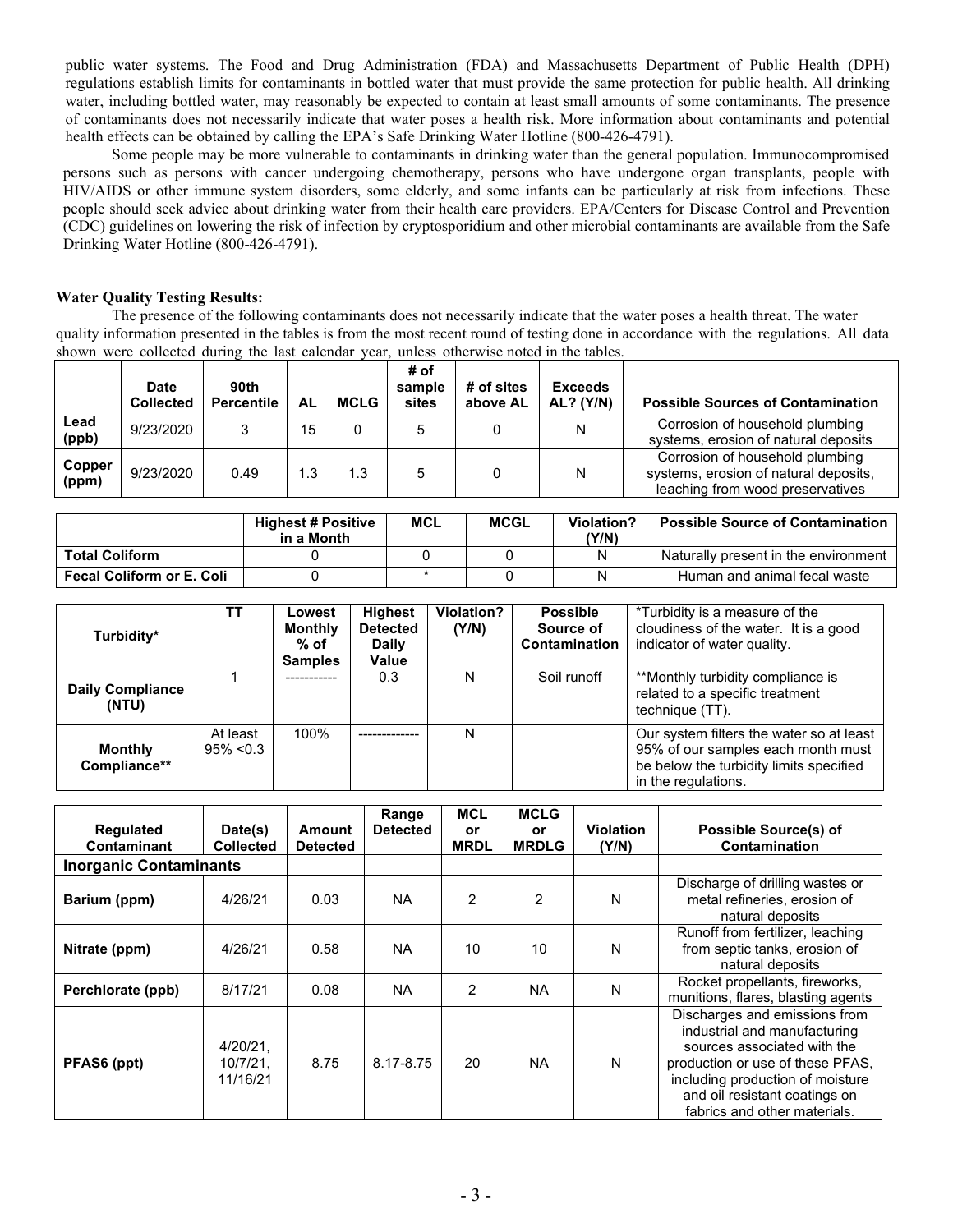| <b>Regulated</b><br>Contaminant                         | Date(s)<br><b>Collected</b> | Result | Range<br><b>Detected</b> | <b>MCL</b><br>or<br><b>MRDL</b> | <b>MCLG</b><br><b>or</b><br><b>MRDLG</b> | Violation?<br>(Y/N) | <b>Possible Source(s) of</b><br>Contamination |
|---------------------------------------------------------|-----------------------------|--------|--------------------------|---------------------------------|------------------------------------------|---------------------|-----------------------------------------------|
| <b>Disinfectants &amp; Disinfection By-Products</b>     |                             |        |                          |                                 |                                          |                     |                                               |
| <b>Total</b><br><b>Trihalomethanes</b><br>(TTHMs) (ppb) | 8/11/21                     | 53     | <b>NA</b>                | 80                              | ΝS                                       | N                   | By-product of drinking water<br>chlorination  |
| <b>Haloacetic Acids</b><br>$(HAA5s)$ (ppb)              | 8/11/21                     | 23     | <b>NA</b>                | 60                              | ΝS                                       | N                   | By-product of drinking water<br>chlorination  |
| Chlorine (ppm) (free)<br>(Running Annual<br>Average)    | Monthly<br>2021             | 0.70   | $0.02 - 1.42$            | 4                               | 4                                        | N                   | Water additive used to control<br>microbes    |
| <b>Radioactive Contaminants</b>                         |                             |        |                          |                                 |                                          |                     |                                               |
| Gross Beta (pCi/L)                                      | 4/26/21                     | 3.8    | <b>NA</b>                | 15                              | $\Omega$                                 | N                   | Erosion of natural deposits                   |

| <b>Unregulated &amp; Secondary</b><br><b>Contaminants</b> | Date(s)<br><b>Collected</b> | <b>Result or</b><br>Range<br><b>Detected</b> | Average<br><b>Detected</b> | <b>SMCL</b> | <b>ORSG</b> | <b>Possible Source(s) of Contamination</b>                                           |
|-----------------------------------------------------------|-----------------------------|----------------------------------------------|----------------------------|-------------|-------------|--------------------------------------------------------------------------------------|
| <b>Inorganic Contaminants</b>                             |                             |                                              |                            |             |             |                                                                                      |
| Sodium (ppm)                                              | 4/26/21                     | 53                                           | <b>NA</b>                  |             | 20          | Natural sources, runoff from use as<br>road salt, by-product of treatment<br>process |
| Sulfate (ppm)                                             | 5/17/17                     | 17                                           | <b>NA</b>                  | 250         | ----        | Natural sources                                                                      |
| <b>Other Organic Contaminants</b>                         |                             |                                              |                            |             |             |                                                                                      |
| <b>Bromodichloromethane</b><br>(ppb)                      | Quarterly<br>in 2021        | $11 - 14$                                    | <b>NA</b>                  |             |             | By-product of drinking water<br>chlorination                                         |
| Chloroform (ppb)                                          | Quarterly<br>in 2021        | 11.10-33                                     | <b>NA</b>                  | ----        | ----        | By-product of drinking water<br>chlorination                                         |
| Dibromo-chloro-methane<br>(ppb)                           | Quarterly<br>in 2021        | 2.82-4.60                                    | <b>NA</b>                  | ----        |             | By-product of drinking water<br>chlorination                                         |

# **Terminology Used in Water Quality Testing Results:**

- **90th Percentile**: Out of every 10 homes sampled, 9 were at or below this level.
- **Action Level (AL)**: The highest level of a contaminant which, if exceeded, triggers treatment or other requirements which a water system must follow.
- **Massachusetts Office of Research and Standards Guideline (ORSG)**: The concentration of a chemical in drinking water, at or below which, adverse health effects are unlikely to occur after chronic (lifetime) exposure. If exceeded, it serves as an indicator of the potential need for further action.
- **Maximum Contaminant Level (MCL)**: The highest level of a contaminant that is allowed in drinking water.
- **Maximum Contaminant Level Goal (MCLG)**: The level of a contaminant in drinking water below which there is no known or expected risk to health. MCLGs allow for a margin of safety. MCLs are set as close to the MCLGs as feasible using the best available treatment technology.
- **Maximum Residual Disinfectant Level (MRDL)**: The highest level of a disinfectant (chlorine, chloramines, chlorine dioxide) allowed in drinking water. There is convincing evidence that addition of a disinfectant is necessary for control of microbial contaminants.
- **Maximum Residual Disinfectant Level Goal (MRDLG)**: The level of a drinking water disinfectant (chlorine, chloramines, chlorine dioxide) below which there is no known of expected risk to health. MRDLG's do not reflect the benefits of the use of disinfectants to control microbial contaminants.
- **NA**: not applicable
- **ND**: not detected
- **NS**: none set
- **NTU (**nephelometric turbidity units): Measurement of the clarity, or turbidity, of water. Turbidity in excess of 5 NTU is just noticeable to the average person.
- **Running Annual Average (RAA):** Average of four quarters
- **Secondary Maximum Contaminant Level (SMCL)**: These standards are developed to protect the aesthetic qualities of drinking water, such as taste and odor, and are not health-based.
- **Treatment Technique (TT)**: A required process intended to reduce the level of a contaminant in drinking water
- **Unregulated Contaminants:** Substances without MCLs for which EPA requires monitoring. For some of these substances, the Massachusetts Office of Research and Standards (ORS) has developed state guidelines or secondary MCLs. Unregulated contaminants are only reported when they were detected.
	- **Variances and Exemptions**: State or EPA permission not to meet an MCL or a treatment technique under certain conditions
		- o **mrem/year** (Millirem's per year): A measure of radioactivity
			- o **NTU**: Nephelometric Turbidity Units
			- o **NA**: Not Applicable
			- o **ND**: Not Detected
			- o **ppb (**parts per billion): One part substance per billion parts water (or micrograms per liter [ug/l])
			- o **ppm (**parts per million): One part substance per million parts of water (or milligrams per liter [mg/l])
			- o **ppt (**parts per trillion): One part substance per trillion parts of water(or nanograms per liter [ng/l])
			- o **pCi/l (**picocuries per liter): a measure of radioactivity**)**

# **Violations:**

Our Commission is proud to announce there were no violations this year.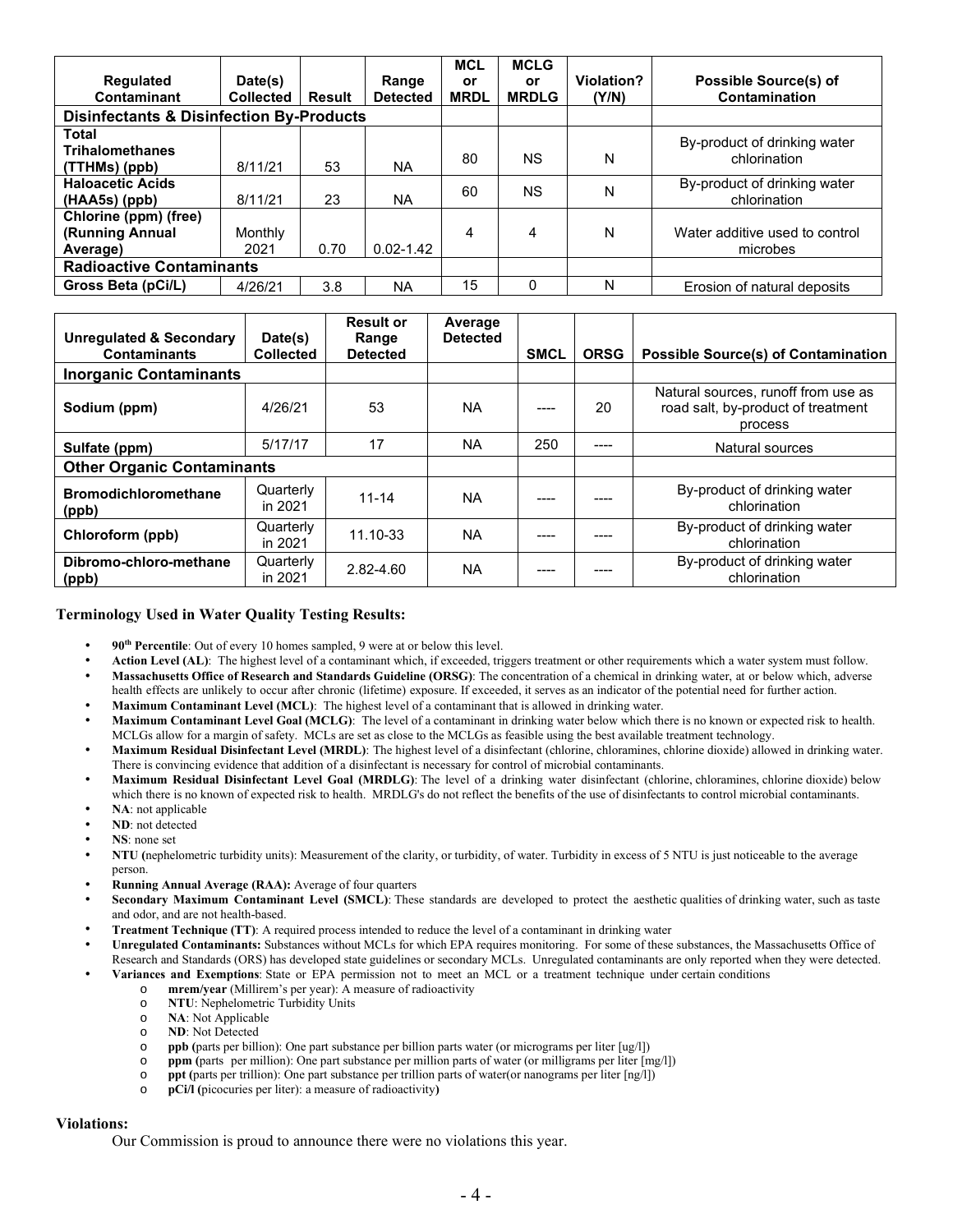# **Health Information:**

Drinking water, including bottled water, may reasonably be expected to contain at least small amounts of some contaminants. The presence of contaminants does not necessarily indicate that water poses a health risk. More information about contaminants and potential health effects can be obtained by calling the EPA's Safe Drinking Water Hotline (1-800-426-4791).

Some people may be more vulnerable to contaminants in drinking water than the general population. Immuno-compromised persons such as persons with cancer who are undergoing chemotherapy, persons who have undergone organ transplants, people with HIV/AIDS or other immune system disorders, some elderly, and infants can be particularly at risk from infections. These people should seek advice about drinking water from their health care providers. EPA/CDC (Centers for Disease Control) guidelines on appropriate means to lessen the risk of infection by Cryptosporidium and other microbial contaminants are available from the Safe Drinking Water Hotline (1-800-426-4791) or http://water.epa.gov/drink/hotline

# **Lead in Home Plumbing**

If present, elevated levels of lead can cause serious health problems, especially for pregnant women and young children. Lead in drinking water is primarily from materials and components associated with service lines and home plumbing. The Mendon Water Commission is responsible for providing high quality drinking water, but cannot control the variety of materials used in plumbing components. When your water has been sitting for several hours, you can minimize the potential for lead exposure by flushing your tap for 30 seconds to 2 minutes before using water for drinking or cooking. If you are concerned about lead in your water, you may wish to have your water tested. Information on lead in drinking water, testing methods, and steps you can take to minimize exposure is available from the Safe Drinking Water Hotline or at http://www.epa.gov/safewater/lead

#### **Sodium Sensitivity**

Individuals who are sensitive to sodium, such as those experiencing hypertension, kidney failure, or congestive heart failure, should be aware of sodium levels and carefully control their exposure.

#### **Cross Connections:**

A cross connection is formed at any point where a drinking water line connects with equipment, systems containing chemicals or water sources of questionable quality. Outside water taps and garden hoses tend to be the most common sources of crosscontamination at home. For example, fluctuation in water pressure can cause water to be siphoned or sucked backwards through pipes and hoses. This could occur if the water pressure dropped when a hose was turned on to apply spray fertilizer. In such a situation, the fertilizer could be sucked back into the drinking water pipes. The Mendon Water Commission recommends the installation of backflow prevention devices, such as Hose Bibb vacuum breakers, on all hose connections in order to prevent cross connections. These are inexpensive and are available from your local plumbing contractor or supplier. For more information on backflow prevention, contact the Safe Water Drinking Hotline at 1-800-426-4791. As required by Massachusetts Drinking Water Regulations 310 CMR 22.22 (3) (b), the Mendon Water Commission has an approved Cross Connection Program Plan. All cross connections in Mendon businesses that are supplied by public water are surveyed by a certified backflow tester on an annual basis. These records are available for your inspection at the Water Commission office in the Town Hall.

# **Iron and Manganese**

**Manganese**—naturally occurring mineral found in rocks, soil, groundwater, and surface water. Manganese is necessary for proper nutrition and is part of a healthy diet, but can have undesirable effects on certain sensitive populations at elevated concentrations.

**Iron**—naturally present in soils, groundwater, and surface water sources. Iron is not known to be disease-causing, however, high levels can cause rust looking stains on plumbing fixtures and cause taste and odor problems.

Iron and manganese levels in our water are below levels required for reporting. However, we felt it was important to let you know that our water, as well as most water, does contain these contaminants. In our raw water, levels can be as high as 9.93 ppm. Since the installation of the filter plant in 2011, iron and manganese is removed to the point of non-detectable prior to being sent out to the distribution system.

# **Ways to Protect the Water Supply:**

- Dispose of all unused household hazardous wastes at the Board of Health's Household Hazardous Waste Day.
	- o **A hazardous waste collection day will be scheduled in the later summer of 2022, date TBD. Please visit mendonma.gov/board-of-health or call 508-634-2656 for more information.**
- Minimize the use of fertilizers, pesticides, or herbicides. Sweep up any spills instead of washing them into the street or storm drain. Do not apply them before a heavy rain is anticipated. Use natural alternatives to these substances.
- Maintain your septic system. The septic tank should be emptied once every three years. Call 508-634-2656 for more information.
- Conserve water to help support a growing population and avoid watering bans. Avoid excessive lawn irrigation. Check for leaks within your system. Purchase water saving devices, such as low flow toilets and showerheads.